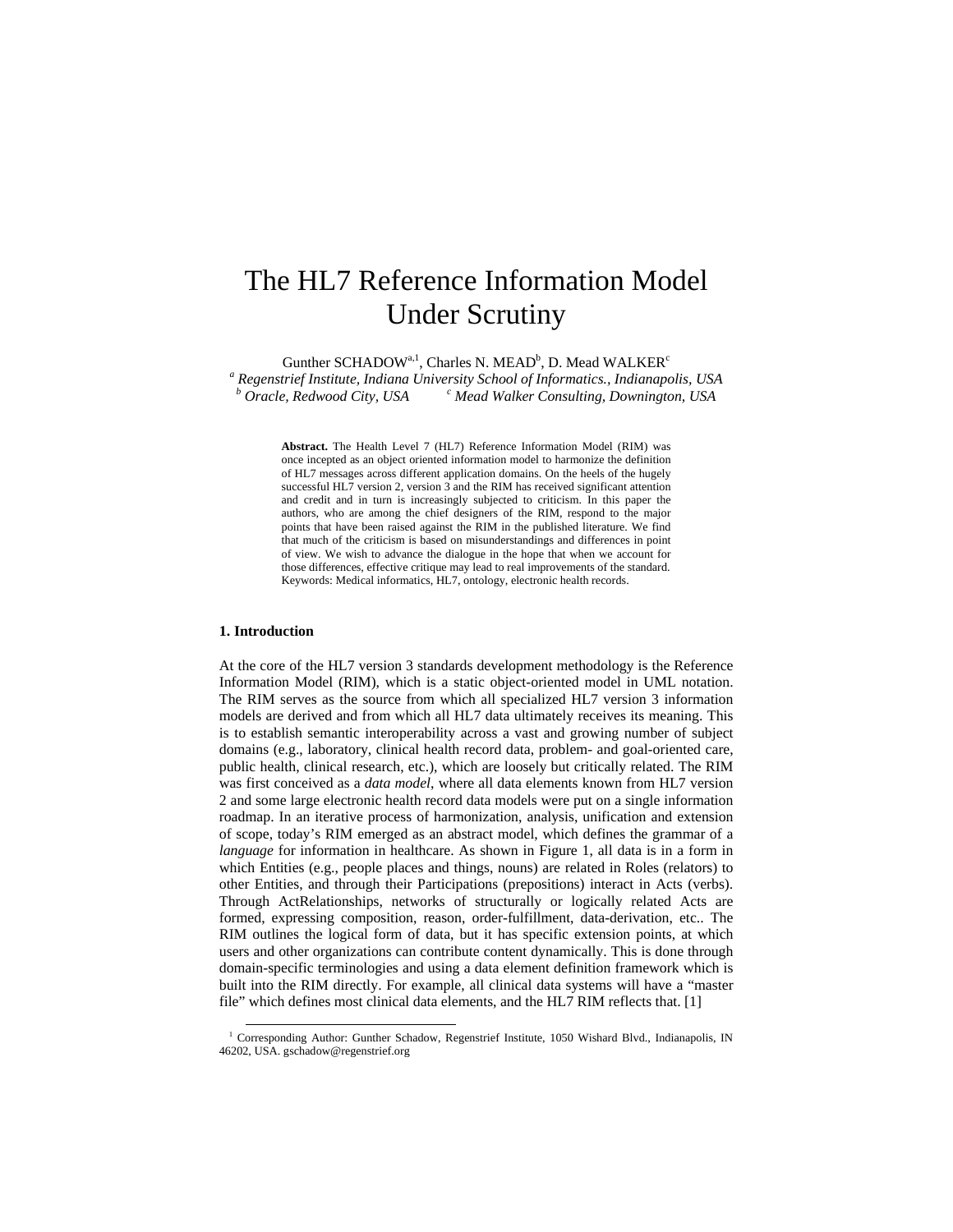

Figure 1: UML Class Diagram of the Reference Information Model "Backbone"

# **2. Technical Criticism**

In surveying the literature (using PubMed, Google), we found that technical criticism is delivered only in passing, rarely in a fashion in which it could be dealt with to either improve the quality of HL7 or to dissipate the concerns. A paper by Fernandez and Sorgente is symptomatic; it claims that HL7 violates the Unified Modeling Language (UML), violates some ostensibly universally accepted object-oriented principles, and that it is not practically implementable. In truth all HL7 models are UML models and maintained as UML by the HL7 development tools. Domain-specific models may first be designed as unconstrained UML *domain analysis models* (DAM) and then transformed into a highly constrained normalized UML model where all classes in the constrained model must specialize one of the RIM classes and all features (attributes and associations) must derive from one of the RIM features. This guarantees that each instance-structure that complies with the specialized model also complies with the general model. This facilitates interoperability between interfaces for special domains on the one hand and general HL7 interfaces (such as for data warehouses) on the other, and thereby between two specialized interfaces where they overlap.

When mapping the special domain model to the RIM, we invoke an operation called *refinement* or sometimes "cloning", where RIM classes are shown as separate specialized classes on a new page as if they were de-novo created classes (such graphrefinement or folding operations are well established in computer science.) Some specialized classes may then not use certain attributes or associations from its original RIM class, because, while these features logically apply, the domain specialists had no business case for them in their design. Some critics perceive this as "deletion" of inherited features (which is frowned upon). However, this is not deletion but *projection*, a well-established operation in relational database theory and practically used in virtually all integrative information systems: through projection one maps the needs of a special application to the general (enterprise) database. Specialization through constraints is fully compliant with the UML notion of specialization.

HL7 has used UML models from the beginning, but has later developed another visualization technique. These "block diagrams" are easily traceable to UML, but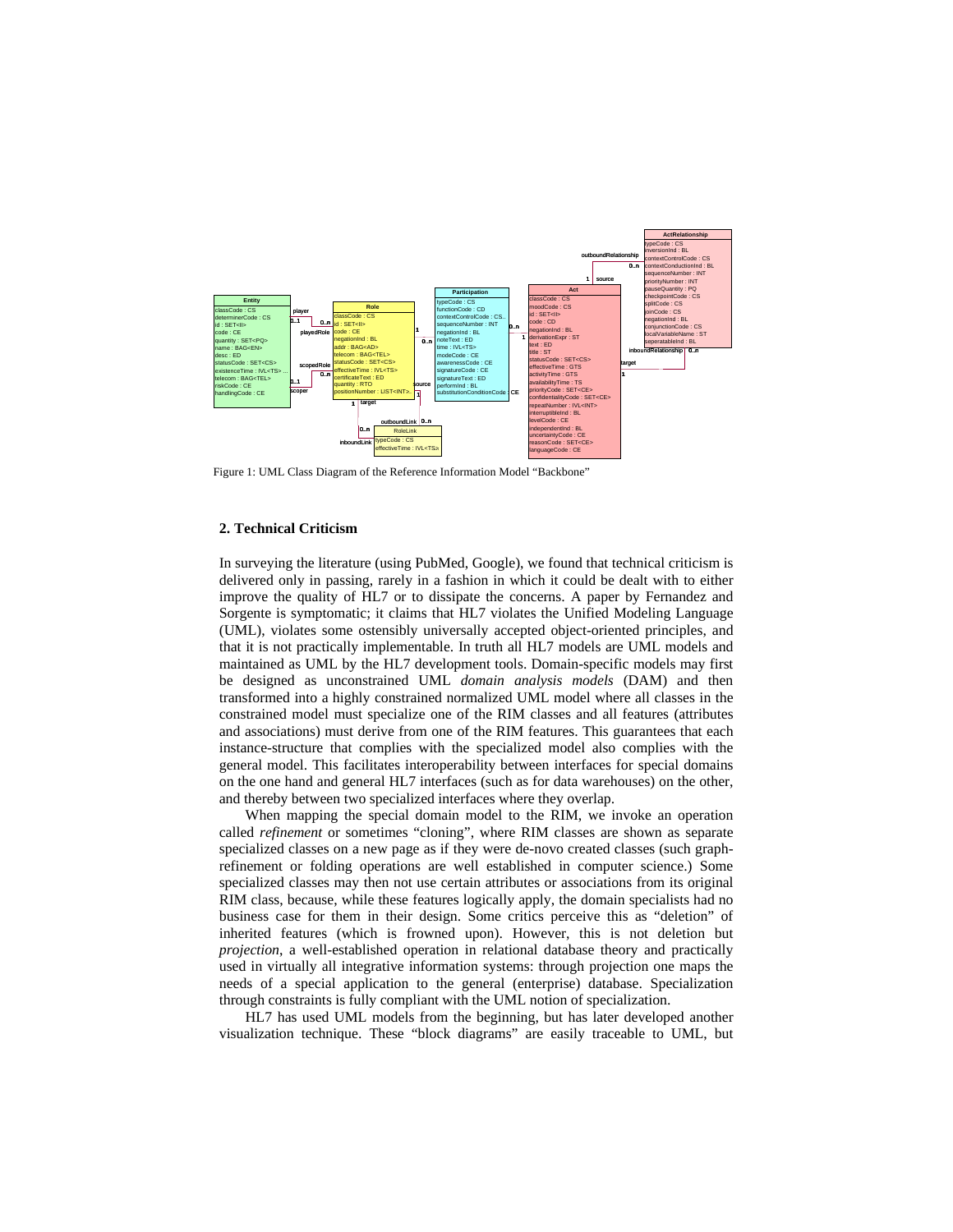visualize the standard RIM patterns and important constraints more concisely (e.g. vocabulary domain constraints). UML would use separate boxes with constraint annotations in the form of OCL expressions, which is much more verbose, provides less guidance, and is not suitable for the domain experts who are not computer scientists. HL7's deep experience with making model-based development work with domain specialists often creates the impression HL7 is "re-inventing the wheel" rather than using whatever is called the "industry standard" of the time. The truth, however, is that HL7 version 3 has been based on an object-oriented methodology since its inception in 1995/1996. HL7 not only actively adopted the best industry standard tools and methodologies available at the time, but also engaged the communities which developed these methodologies. When the HL7 version 3 project was launched, it had to pioneer a model-driven standard development methodology almost a decade before the first mentioning of the OMG's "Model Driven Architecture" (MDA). So, HL7 has not "re-invented" but rather originally invented many "wheels" to meet its requirements and vision at a time when the need for such wheels was not generally accepted.

That in the end the HL7 version 3 specifications may induce fear among some implementers is due to its mission of establishing semantic interoperability in loosely coupled systems. Thus, HL7 specifications address many of the practical difficulties with real world medical information processes (e.g., incomplete information, thing identification, duplicate record problems, uncertainty in data, etc.) directly, rather than deferring them to special applications. Even fundamental HL7 specifications such as the HL7 Version 3 Data Types do not remain silent about these ever challenging issues (such as uncertainty or incomplete information) where most general computing technology does not mention any of this. Implementers of special interfaces need not be concerned with the complexity that comes with HL7's full specification, as simple things usually are simple in HL7. But for more general HL7 interoperability, these issues are relevant, and need to be addressed (which would be more difficult without HL7.) Those who invest the appropriate effort in implementing general interfaces, such as the HL7 Java SIG or the Oracle Health Transaction Base, find that it can be done, that it works quite well, and they feed their improvements back to the working group.

# **3. Conceptual Design – Flaw or Virtue?**

A range of conceptual doubts are raised, much of which have to do with the myth that HL7 is based on antiquated ideas of U.S. billing messaging, and that it therefore cannot deal effectively with ones favorite new challenge, be that "security" or the "electronic health record" (EHR). In truth HL7 has the most extensive collective experience of healthcare computing, specifically covering practical EHR; and security requirements are indeed considered very carefully. So, instead of arguing against myths, we shall focus in the rest of this paper on a core body of criticism raised by Smith et al. [2,3,4]

#### *3.1. Incoherent Specification*

Smith et al. seem to struggle with HL7's imperfect specification. Smith's ironic use of the term "exegesis" is not meant as a compliment. Smith rightfully scrutinizes the language of the HL7 definitions and discovers questions which are often overlooked in practice. Imperfections and inconsistencies in the HL7 documentation exist and need to be addressed, however, as much as one might try, inconsistency and ambiguity are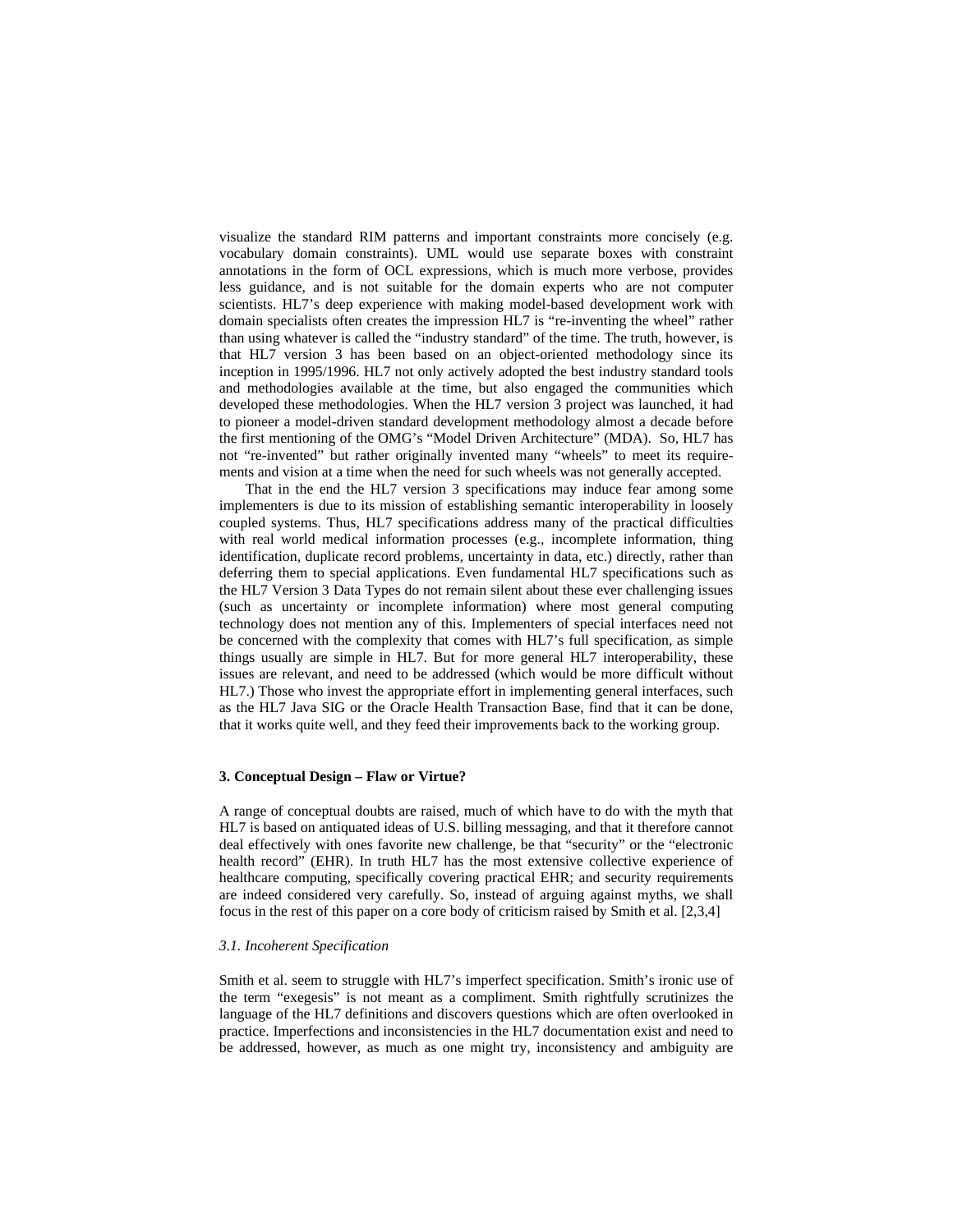deeply unavoidable in constructing a collaborative volunteer-based standard, which brings together a wide range of people from different backgrounds. As different people edit parts of the specification, inconsistencies in form and quality may emerge; as some ambiguities are clarified, other previous systematic ideas may be corrupted; and wellmeant glossary entries may cause confusion. Sometimes irreconcilably opposed conceptualizations may coexist and one resorts to vague or ambiguous language in the interest of moving forward in areas where parties can not agree. Thus, standards are akin to the body of laws in pluralistic societies, which at any given point in time seems imperfect, incoherent and even contradictory. Over the long term, however, the engagement of different viewpoints in the development of the standard yields the best result because it is practically relevant and there are no alternatives to such consensus.

## *3.2. "Double Standard" – Reference Information Model vs. Reference Ontology*

Smith's criticizes that the RIM blurs a distinction which should be made between *information model* and *reference ontology*. An information model defines what we record and communicate about the world, whereas the reference ontology would model the world itself. Smith shows how the definitions of the RIM elements switch between object-language (e.g., "person is a human being") and meta-language (person-record representing information). In this, HL7 has followed common practice in objectoriented analysis casting the result of the real world analysis into information model designs, using classes that bear intuitive names, such as "Person" or "Procedure," and yet being aware that no person will ever be stored in a computer system. Instead, HL7 documentation implicitly assumes that computer systems deal only with records of information about these real world phenomena. Since HL7 is about information management, some of its features (e.g. Entity statusCode) are about such management functions, but beyond that HL7 has revised and constantly rejected traditional data elements from specific local business needs, and only admits data elements that emerge from an analysis of what should generally be true about the entities of interest.

Why, then, does the RIM not seem to define the biomedical reality, e.g., molecular processes or disease processes, the ultimate subjects of the health information? To be sure, the RIM *does* provide structures (*form*) for modeling physical reality, but it leaves the definition of the *content* to specialty groups, either inside or outside HL7, and often in the form of terminology or ontologies. For example the HL7 drug knowledge model that is implemented with the U.S. FDA and pharmaceutical industry [8] contains classes for medicines, substances (Entities) and ingredient relationships (Roles relating the Entities). This is a general structure which supports the aggregation of a detailed and authoritative ontology of medicinal products. However, to describe the analysis of an unknown substance, or to determine the blood-level of a substance, HL7 uses laboratory measurement observation Acts instead of ingredient Roles, even though both are about the same chemical phenomenon, i.e., concentration. The Entity model is used for information that is known *a priori*, while observation acts are used for information that is only in the process of being discovered. This is why the clinical genomics model *seems* to conceptualize biomolecules as Acts, because it supports the process of identifying and discovering these molecules in particular instances.

HL7 also uses observation acts to describe that which may well be known *a priori*, but which is *not universally agreed* as to whether it is relevant or how it should be described. For example, we model the concentration of ingredients directly in the Roles but the color of medicines we model as observations. What seems like an arbitrary split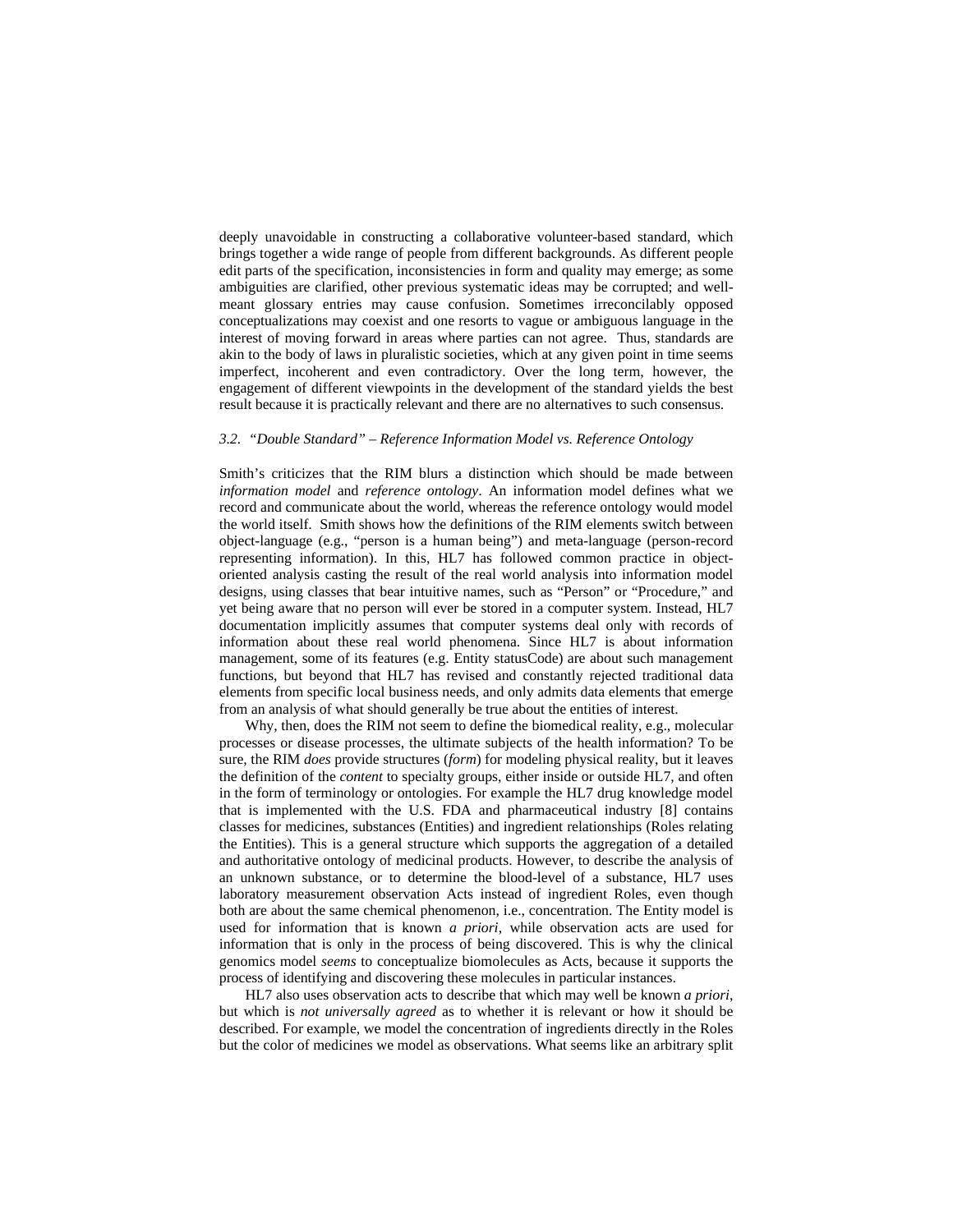between information that is supposedly known *a priori* vs. discovered or whose conceptualization is generally agreed vs. unknown, is in fact the practical thing to do. The alternative would be to leave even simple generally agreeable *a priori* information in a generic undefined structure, as it is common in "Entity-Attribute-Value" models, which are omnipotent but have no normative power, or, to create a variety of competing and evolving detail models which would require frequent modifications, such as addition or removal of special attributes. The RIM has many structural similarities with existing EHR systems' data models, featuring generic Observations structures, dynamically defined by data dictionaries, next to detailed *a priori* defined structures, which, when changed, would force expensive software updates. The modeling tradeoffs in the RIM are a reflection of the tacit knowledge and compromises of a community of practical system developers and users in health care.

A complete and integrated ontology of everything would certainly be nice to have; however, we think it is impractical and in fact dangerous to force such a model into being independently of the RIM. The moment such a model gained traction people would then expect that the RIM reflect that other model. Why should there be two models, if in the end one is to reflect the other? Instead, a single model of real world objects should suffice, but must contain well-defined features for informationmanagement functions. These information-management functions are necessary to address the core problem of how intelligent agents (humans and heterogeneous software systems) arbitrate their perceptions of reality, how they communicate their intentions, and how they eventually effect changes to the real world. These are the core issue which HL7 addresses, and the remainder of this paper is dedicated to them.

## *3.3. Triple Standard – Act, Speech Act, and Documentation*

We have introduced into the HL7 model the notion of *speech acts* [5], to describe the role that healthcare information plays in enabling cooperation. [6, 1] Speech acts are a generally accepted linguistic tool for understanding pragmatics, i.e., how language is used for achieving certain goals. Speech acts consist of *propositional content* and *illocutionary force* [7]. Propositional content is what the speech act *is about*; the illocutionary force is what it *accomplishes*. For instance, making assertions, demands, promises, proclamations, etc. accomplishes certain extra-linguistic effects in the behavior of others through illocutionary force. *Modality* is what the force accomplishes (e.g., assertion, demand, wish) subject to preparatory conditions, such as the relationship between the speaker and the one who is spoken to. Only if this relationship is appropriate the speech act can have its effect. For example, an order issued by an unauthorized person is invalid and will not have the intended effect. In the HL7 RIM, most of the features (attributes and participations) of the Act class (called "descriptive" features) carry the *propositional content*, and some features (called "inert" features) carry the information that substantiates the *illocutionary force*, such as the *mood-code* for modality, *author-participation* to substantiate the identity and role of the speaker and its relation to the receiver. Vizenor [2] took our speech-act analogy to further analyze cooperative healthcare actions, and he raises three major points of critique.

Firstly, Vizenor says that not all Acts in the RIM are speech-acts, e.g., an order for an injection is a speech act, but the injection itself is not a speech act, and that therefore the real act ontology and the speech-act ontology should be separately refined. We agree that the act of injecting is not a speech act, yet the medical record does not contain injections *per se*, but rather someone's talking about injection as an order or a